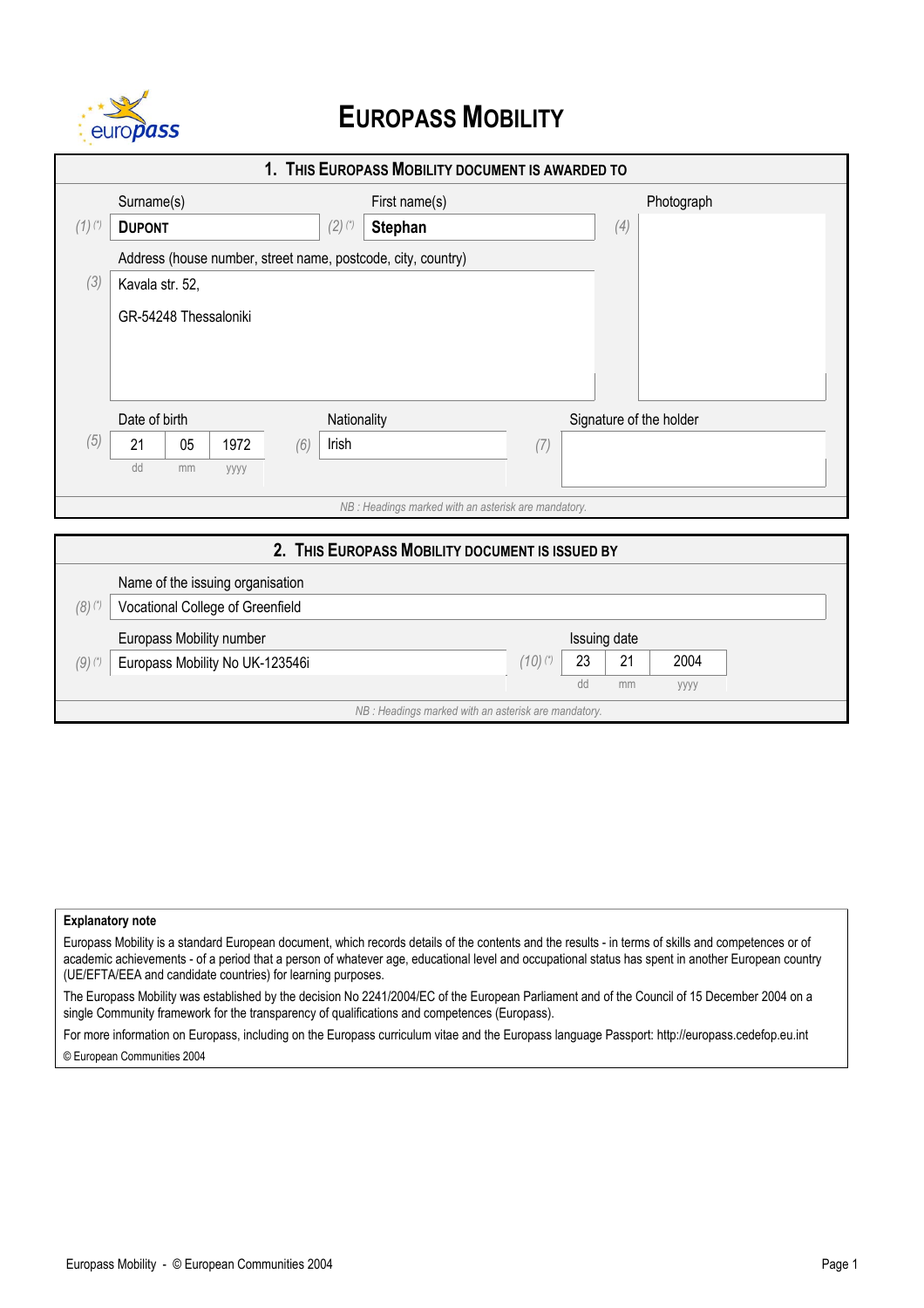| 3. THE PARTNER ORGANISATIONS OF THE EUROPASS MOBILITY EXPERIENCE (No) ARE                                                                                                                       |                                                                                                                                                                                                                    |            |                               |  |  |
|-------------------------------------------------------------------------------------------------------------------------------------------------------------------------------------------------|--------------------------------------------------------------------------------------------------------------------------------------------------------------------------------------------------------------------|------------|-------------------------------|--|--|
| <b>SENDING PARTNER</b> (organisation initiating the mobility experience in the country of origin)                                                                                               |                                                                                                                                                                                                                    |            |                               |  |  |
|                                                                                                                                                                                                 | Name, type (if relevant faculty/department) and address                                                                                                                                                            |            | Stamp and/or signature        |  |  |
| $(11)^{(*)}$                                                                                                                                                                                    | Vocational College of Greenfields<br>Dept of Biomechanics<br>213 Bell Str.<br>123546 Sheffield<br>United Kingdom                                                                                                   | $(12)$ (*) | [Stamp]                       |  |  |
|                                                                                                                                                                                                 | Surname(s) and first name(s) of reference person/mentor<br>(if relevant of ECTS departmental coordinator)                                                                                                          |            | Title/position                |  |  |
| (13)                                                                                                                                                                                            | <b>OWARDS Jules</b>                                                                                                                                                                                                | (14)       | Senior teacher                |  |  |
|                                                                                                                                                                                                 | Telephone                                                                                                                                                                                                          |            | E-mail                        |  |  |
| (15)                                                                                                                                                                                            | (44-113) 343 12 34                                                                                                                                                                                                 | (16)       | juoh@bla.uk                   |  |  |
|                                                                                                                                                                                                 | HOST PARTNER (organisation receiving the holder of the Europass Mobility document in the host country)<br>Name, type (if relevant faculty/department) and address<br>Stamp and/or signature                        |            |                               |  |  |
| $(17)$ (*)                                                                                                                                                                                      | Palermo Multimedia Ltd<br>213 Via Giovanni                                                                                                                                                                         | $(18)$ (*) | [Stamp]                       |  |  |
|                                                                                                                                                                                                 | I-123546 Palermo                                                                                                                                                                                                   |            |                               |  |  |
|                                                                                                                                                                                                 | Surname(s) and first name(s) of reference person/mentor<br>(if relevant of ECTS departmental coordinator)                                                                                                          |            | Title/position                |  |  |
| $(19)$ (*)                                                                                                                                                                                      | <b>GIULIANO Marco</b>                                                                                                                                                                                              | (20)       | Head of technical development |  |  |
|                                                                                                                                                                                                 | Telephone                                                                                                                                                                                                          |            | E-mail                        |  |  |
| (21)                                                                                                                                                                                            | 39 (91) 12 34 56                                                                                                                                                                                                   | (22)       | mguiliano@bravo.it            |  |  |
| NB : This table is not valid without the stamps of the two partner organisations and/or the signatures of the two reference persons/mentors.<br>Headings marked with an asterisk are mandatory. |                                                                                                                                                                                                                    |            |                               |  |  |
| 4. DESCRIPTION OF THE EUROPASS MOBILITY EXPERIENCE (No)                                                                                                                                         |                                                                                                                                                                                                                    |            |                               |  |  |
|                                                                                                                                                                                                 | Objective of the Europass Mobility experience                                                                                                                                                                      |            |                               |  |  |
| (23)                                                                                                                                                                                            | To acquire a first work experience in an international environment                                                                                                                                                 |            |                               |  |  |
|                                                                                                                                                                                                 | Initiative during which the Europass Mobility experience is completed, if applicable                                                                                                                               |            |                               |  |  |
| (24)                                                                                                                                                                                            | Upper secondary vocational qualification - Electrician (mandatory placement)                                                                                                                                       |            |                               |  |  |
| (25)                                                                                                                                                                                            | Qualification (certificate, diploma or degree) to which the education or training leads, if any<br>National Craft Certificate: Electrician                                                                         |            |                               |  |  |
|                                                                                                                                                                                                 | Community or mobility programme involved, if any                                                                                                                                                                   |            |                               |  |  |
| (26)                                                                                                                                                                                            |                                                                                                                                                                                                                    |            |                               |  |  |
| $(27)$ (*)                                                                                                                                                                                      | Duration of the Europass Mobility experience<br>$(28)$ $(*)$<br>1004<br>01<br>09<br>31<br>11<br>2004<br>To<br>From<br>dd<br>dd<br>mm<br>mm<br>уууу<br>уууу<br>NB : Headings marked with an asterisk are mandatory. |            |                               |  |  |